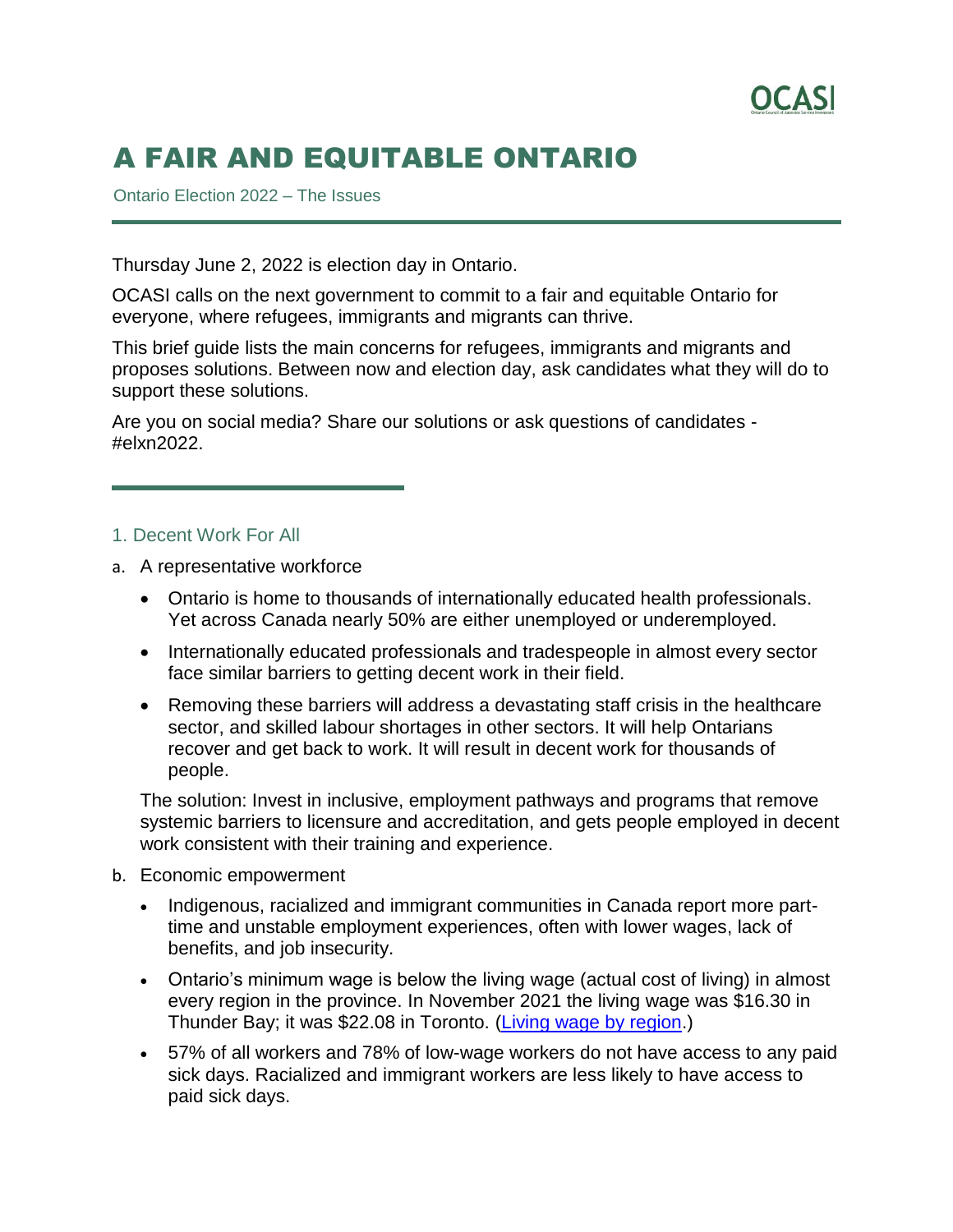Wages in the non-profit sector are approximately 29 per cent lower than the Canadian average. Bill 124 by the Ontario government froze wages in publicly funded sectors – sectors where racialized and immigrant women are highly represented and are often among the lowest paid workers.

The solution:

- Introduce and implement representative hiring legislation to remove systemic employment barriers for Indigenous peoples, peoples of colour, women, persons with (dis)abilities, LGBTQ community members and immigrants and refugees.
- Bring the minimum wage up to a [living wage;](https://www.ontariolivingwage.ca/living_wage_by_region)<sup>1</sup>
- Eliminate Bill 124.
- Implement 10 permanent employer-paid sick days for all workers.
- Raise employment standards protections and occupational health and safety provisions, and extend legal protections to all workers including gig workers.
- End discrimination against workers with disabilities.
- Bring stronger legal protection and stronger enforcement to protect migrant workers' rights.
- c. Employment services

l

- Ontario has a basic responsibility to provide job seekers with employment services and supports to find and retain decent work.
- As a result of Employment Ontario transformation, employment services in Ontario are privatized and in the hands of companies driven by a profit motive. Before that, they were delivered by nonprofits who are experienced in helping job seekers to navigate labour market barriers. Services will be downsized from 500 delivery organizations across Ontario to 15.
- The new model does not adequately respond to the specific employment barriers immigrants and refugees.
- Women face persistent inequalities, including in the labour market. These inequalities are compounded for Indigenous, Black, racialized, and refugee and immigrant women. Yet women are not included in the groups recognized as having distinct employment needs (current designated groups are: youth, newcomers, Francophone, Indigenous, and Persons with Disabilities).
- Employment services for people on social assistance are contracted out. Low income people on social assistance, including people with disabilities, could be pushed into jobs even if they cannot do them.

 $1$  The living wage reflects what people need to earn to cover the actual costs of living in their community. In November 2021 the living wage was \$16.30 in Thunder Bay; it was \$22.08 in Toronto.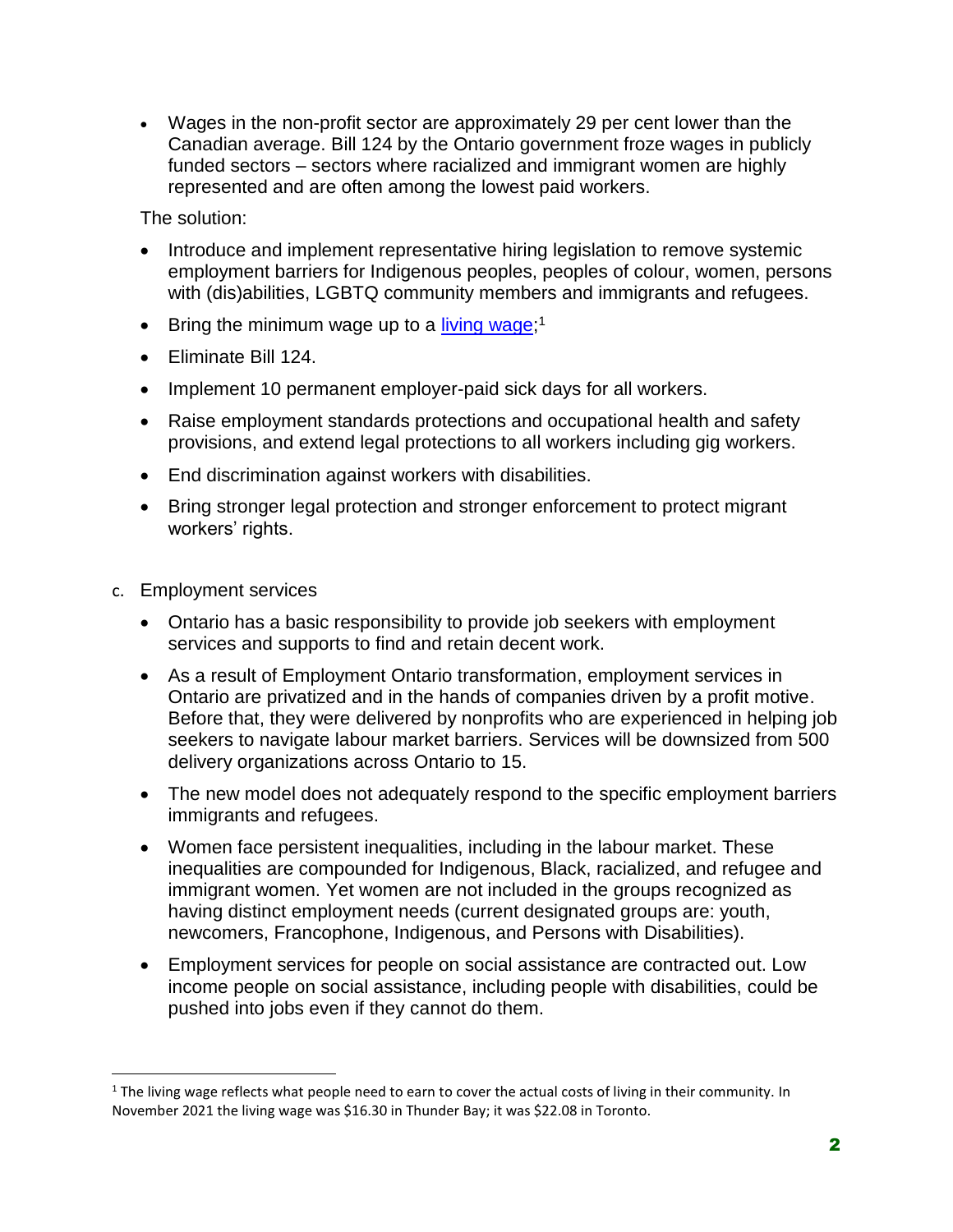The solution:

- Stop Employment Ontario transformation until the pilot programs already implemented are studied, the findings are made public, and clients are consulted.
- Designate women as a group with distinct employment service needs and ensure they receive needed supports.
- d. Immigration status
	- Ontario has thousands of migrant workers and international students, and thousands of people without immigration status, the largest numbers in Canada.
	- Immigration status is a federal responsibility, but the Ontario government can lead the call for a broad-based regularization program and call for fair and inclusive pathways to permanent residence for migrant workers and international students.
	- Migrant workers, international students and people without immigration status cannot access many provincial services. Their rights as workers are not adequately protected.

The solution:

- Leverage the Ontario Immigrant Nominee Program (OINP) to expand pathway to permanent residents for workers in all sectors, and across all occupations.
- Make stronger rules and better enforcement to protect the rights of migrant workers and those on temporary work permits.
- Make provincial services available to all residents regardless of immigration status.

# 2. Healthcare For All

- An estimated 500,000+ people are excluded from OHIP coverage because of residency requirements or immigration status.
- With the onset of the pandemic, Ontario suspended the three-month residency requirement for OHIP.
- COVID-19 services were provided for residents who don't meet the criteria for OHIP coverage – including people with precarious immigration status.
- Healthcare is a human right and must be provided to all who need it.

The solution: Permanently eliminate the residency requirement for OHIP, and provide full healthcare for all residents regardless of immigration status.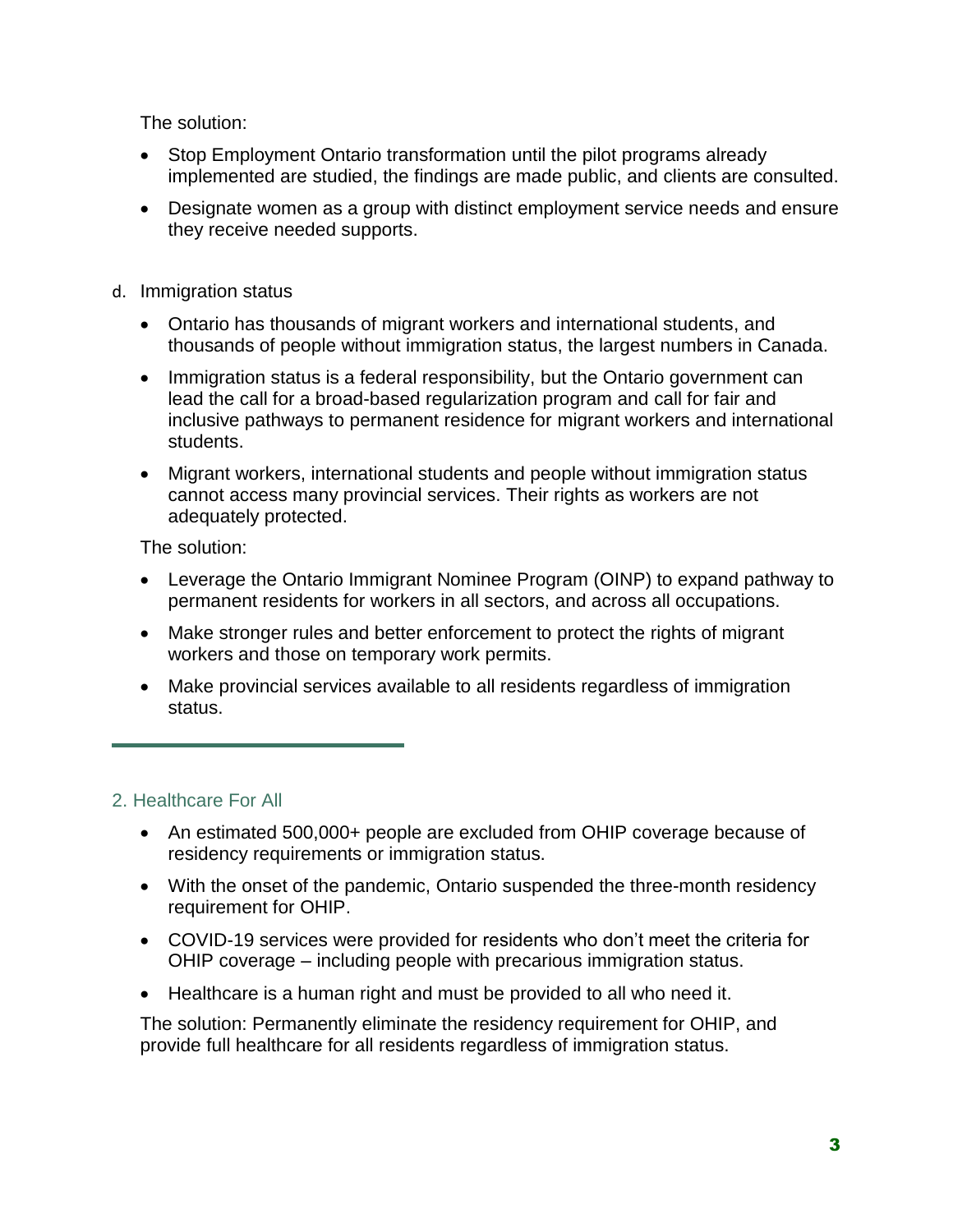## 3. Housing For All

- Everyone deserves safe, secure, affordable, and well-maintained housing.
- $\bullet$  More than 6 out of 10 recent immigrant householders are renters<sup>2</sup> and the housing crisis is taking a heavy toll on refugees and immigrants.
- The immigrant and refugee serving sector, and the broader non-profit sector are important partners for government to provide efficient, reliable and cost-effective affordable rental housing. They are more cost-effective compared to private developers as they are not driven by profit.
- Recent immigrants and refugees, particularly women and gender diverse people, face many systemic barriers in the rental housing market, and often face discrimination from landlords.
- Immigration status barriers often exclude people with precarious immigration status from housing programs and basic protections.
- Rental rates are more than 50% in Black communities. Black people may be at a higher risk of eviction in Toronto.<sup>3</sup>

The solution:

 $\overline{a}$ 

- Create more safe and affordable housing, appropriate for different family types, living situations, women and gender diverse people, and people with disabilities.
- Remove all immigration status barriers to housing programs, services and supports.
- Make targeted investments to address housing inequities faced by disadvantaged communities, including Black, Indigenous and people of colour communities, and recent refugees and immigrants.
- New affordable housing developed with public funds must remain affordable over the long-term; and prioritize non-profit community housing over for-profit projects by private developers.
- Provide legal supports for tenants by making Landlord and Tenant Board hearings more accessible, especially for refugees and immigrants and others who face systemic barriers to full and informed participation, and by restoring Legal Aid funding to provide access to justice for low-income residents.
- Support residents to maintain housing including stronger protection for tenants, and support measures for those facing income instability, and systemic changes and interventions to address racial and immigration status discrimination and bias.

<sup>&</sup>lt;sup>2</sup> 'We can't wait: Preserving our affordable rental housing in Ontario'. Advocacy Centre for Tenants in Ontario. November 2019.

<sup>&</sup>lt;sup>3</sup> Leon, Scott and James Iveniuk. 'Forced out: Evictions, race and poverty in Toronto'. Wellesley Institute. August 2020.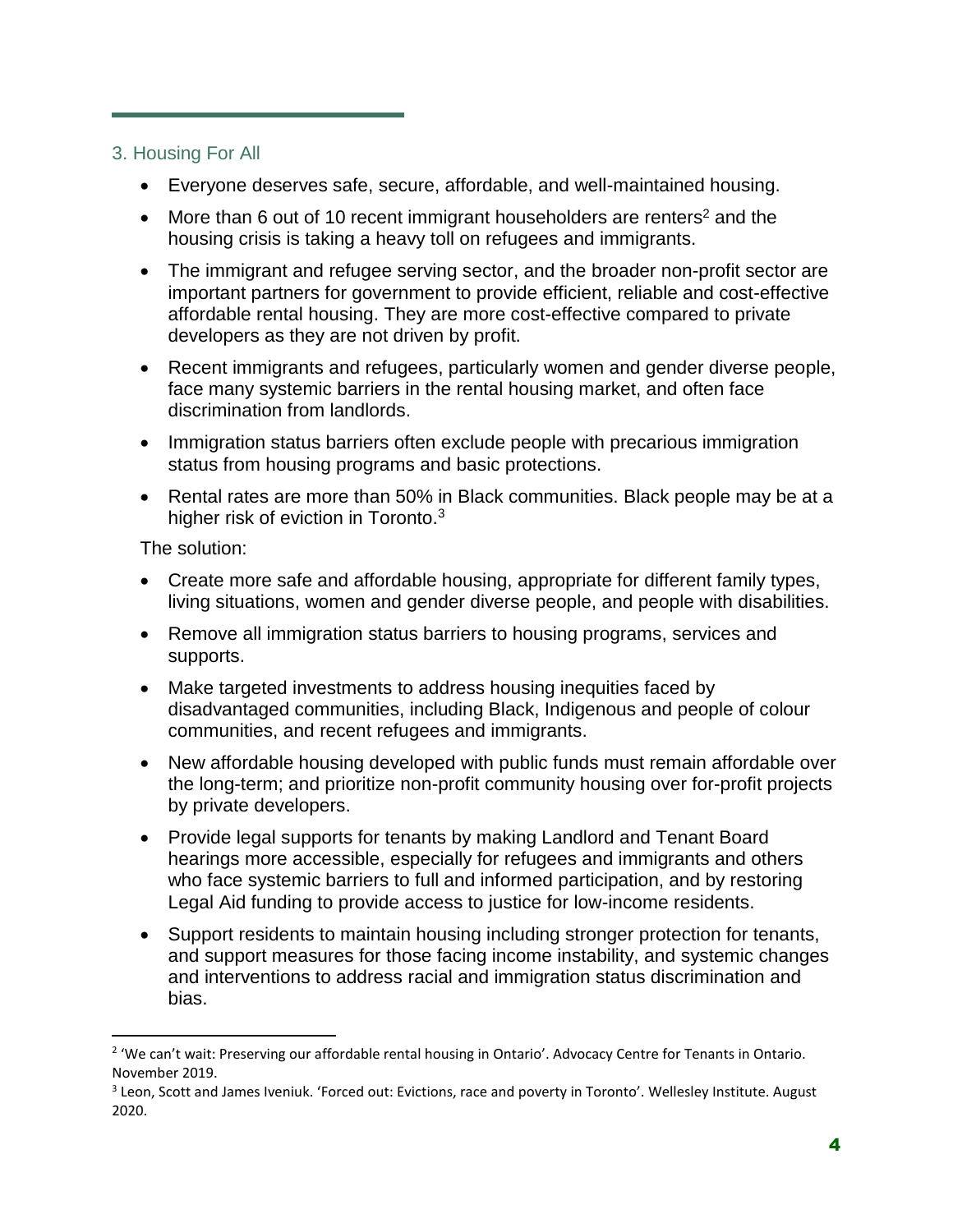4. End Systemic Racism, Racism and Xenophobia

- Ontario reported the biggest increase in hate crimes targeting race or ethnicity in Canada in 2020. Racism, Islamophobia and xenophobia are pervasive. They affect access to the labour market, education, housing, justice, and safety in communities.<sup>4</sup>
- Systemic racism exists in Ontario, and produces inequitable outcomes in health, employment, justice, education and life chances for Indigenous, Black and racialized groups.<sup>5</sup>
- The five-year Ontario Anti-Racism strategy is under review. Dismantling systemic racism and addressing racism and xenophobia requires a long-term commitment.

The solution:

- Make sufficient, stable and sustained investments in the Anti-Racism Directorate, Anti-Racism strategy and the Ontario Human Rights Commission and Tribunal.
- Support affected communities to build capacity and leadership, and work with civil society groups to address systemic racism, racism, xenophobia and hate.
- Permanently expand disaggregated data collection to the health sector.
- Introduce representative workforce legislation.

5. Invest in Women

- Violence against women and girls was already at frighteningly high levels, and increased by upto 20% during the pandemic. Indigenous, racialized and immigrant and refugee women were deeply impacted by gender-based violence during the pandemic.
- Womens' organizations and programs have been underfunded for many years, and don't have stable and ongoing funding. Programs for Black and racialized women are not equitably funded. Existing inequities grew during the pandemic.<sup>6</sup>

The solution:

l

 Fully invest in a coordinated, adequately-funded and community-led provincial strategy to end gender-based violence.

<sup>4</sup> An external review of the Ontario public service found systemic anti-Black racism within the organization. A racialized Muslim family was deliberately struck and killed on a public sidewalk in an Ontario community. <sup>5</sup> Tracking COVID-19 through race-based data. Wellesley Institute and Ontario Health. March 2022.

<sup>&</sup>lt;sup>6</sup> 'Leading the Settlement SHEcovery: Advancing an intersectional pandemic recovery by investing in womenserving-women-led organizations in Ontario's refugee-and-immigrant-serving sector'. OCASI. 2021.